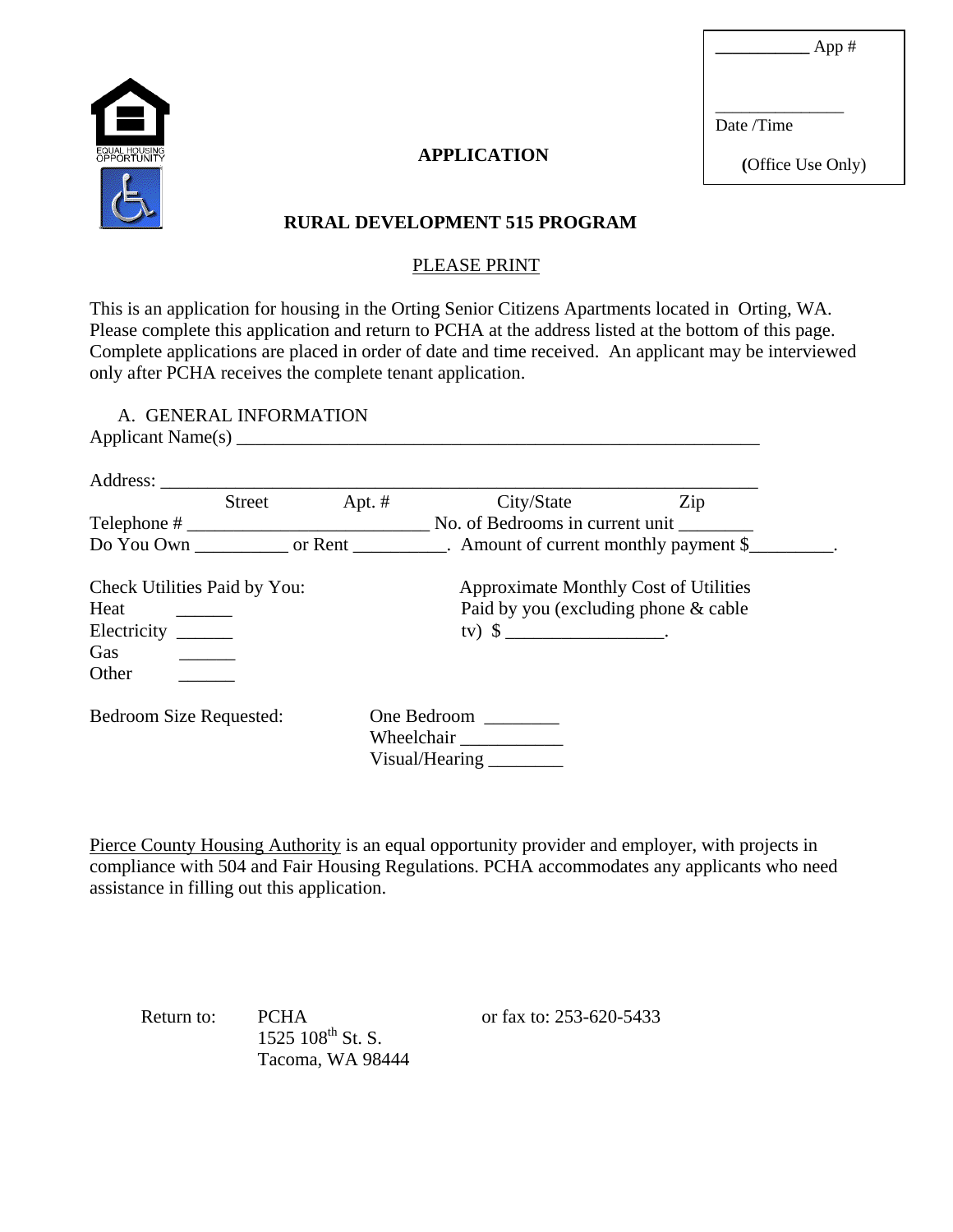The Fair Housing Act prohibits discrimination in the sale, rental or financing of housing on the basis of race, color, religion, sex, disability, familial status, or national origin. Federal law also prohibits discrimination on the basis of age. Complaints of discrimination may be forwarded to the Administrator, USDA Rural Development, Washington, DC 20250.

List ALL persons who will live in the apartment. List Head of Household First: NAME RELATIONSHIP BIRTHDATE AGE SOCIAL SECURITY #

| <u>1.</u> HEAD                                                                                                        |                                                                          |
|-----------------------------------------------------------------------------------------------------------------------|--------------------------------------------------------------------------|
|                                                                                                                       |                                                                          |
| 3.                                                                                                                    | <u> 1989 - Andrea Andrew Maria (h. 1989).</u>                            |
|                                                                                                                       |                                                                          |
|                                                                                                                       |                                                                          |
|                                                                                                                       | Is anyone in this household a full time student: Yes ________ No _______ |
|                                                                                                                       |                                                                          |
|                                                                                                                       | B. INCOME : LIST ALL SOURCES OF INCOME AS REQUESTED BELOW                |
| <b>FAMILY MEMBER</b>                                                                                                  | <b>SOURCE OF INCOME</b>                                                  |
| <u> 1980 - Johann Barn, mars eta bat eta bat erroman erroman erroman ez erroman erroman ez erroman ez erroman e</u>   | a. Social Security. Monthly Amount \$                                    |
| <u> 1989 - Johann Harry Barn, mars ar breist fan de Fryske kommunent fan de Fryske kommunent fan de Fryske kommun</u> | Social Security. Monthly Amount \$                                       |
| <u> 1989 - Johann John Stone, mars et al. (</u>                                                                       | b. PensionMonthly Amount \$                                              |
| the control of the control of the control of the control of the control of                                            | PensionMonthly Amount \$                                                 |
|                                                                                                                       |                                                                          |
|                                                                                                                       |                                                                          |
|                                                                                                                       | c. Veterans Benefits Monthly Amount \$                                   |
| <u> 1980 - Johann Barn, mars eta bat eta bat erroman erroman erroman ez erroman erroman ez erroman ez erroman e</u>   | d. SSI BenefitsMonthly Amount \$                                         |
| <u> 1989 - Johann Barbara, martxa alemaniar a</u>                                                                     | SSI BenefitsMonthly Amount \$                                            |
|                                                                                                                       | e. Unemployment Comp.Monthly Amount \$                                   |
|                                                                                                                       | Unemployment Comp.Monthly Amount \$                                      |
| <u> 1989 - Johann Barbara, martxa alemaniar a</u>                                                                     |                                                                          |
| the control of the control of the control of the control of the control of                                            | g. WagesGrossMonthly Amount \$                                           |
| <u> 1989 - Johann Barbara, martin amerikan basar dan berasal dalam basar dalam basar dalam basar dalam basar dala</u> |                                                                          |
|                                                                                                                       |                                                                          |
|                                                                                                                       |                                                                          |
|                                                                                                                       | WagesGrossMonthly Amount \$                                              |
|                                                                                                                       | Employer                                                                 |
|                                                                                                                       |                                                                          |
|                                                                                                                       |                                                                          |
|                                                                                                                       | h. Full Time Student Income (Only Students 18 and Over)                  |
|                                                                                                                       | Monthly Amount \$                                                        |
|                                                                                                                       | Full Time Student Income (Only Students 18 and Over)                     |
|                                                                                                                       | Monthly Amt $\frac{1}{2}$                                                |
|                                                                                                                       | i. Alimony Monthly Amt \$_<br>Source_                                    |
|                                                                                                                       | j. Child Support Monthly Amt \$<br>Source                                |
|                                                                                                                       |                                                                          |
|                                                                                                                       | Interest Income. Monthly Amt \$<br>Source                                |
|                                                                                                                       | 1. Other Income Monthly Amt \$<br>Source Source                          |
|                                                                                                                       |                                                                          |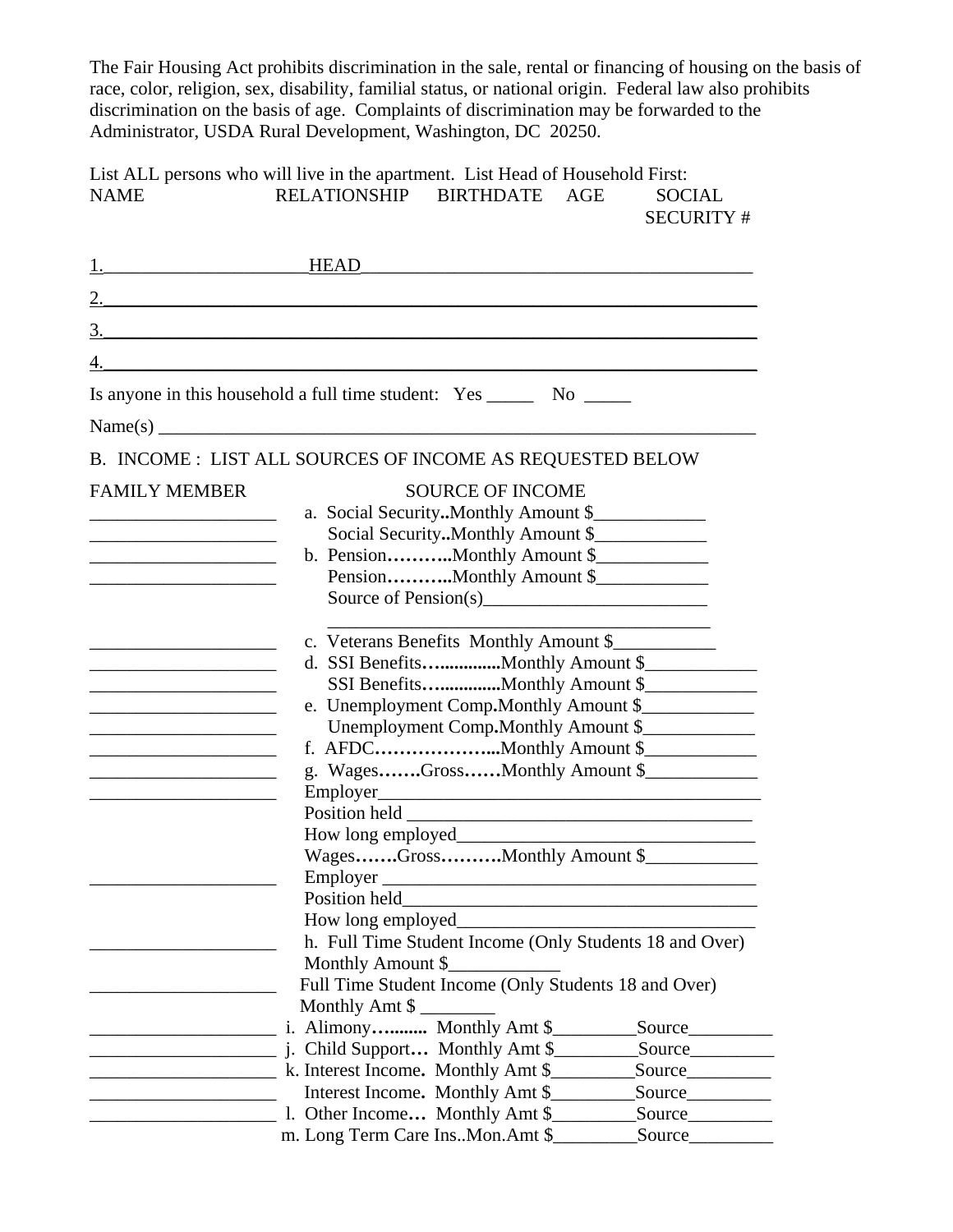# TOTAL GROSS ANNUAL INCOME

| (Base this on the monthly amounts listed above and multiply x 12) $\S$  |
|-------------------------------------------------------------------------|
| Do you anticipate any changes in this income in the next 12 months? Yes |
| If Yes, please explain                                                  |

## C. ASSETS

|                                        |                   | (for checking, average 6 month daily balance)                                                                                                                                                                                                                                             |                                                                                                                                                                                                                                |          |
|----------------------------------------|-------------------|-------------------------------------------------------------------------------------------------------------------------------------------------------------------------------------------------------------------------------------------------------------------------------------------|--------------------------------------------------------------------------------------------------------------------------------------------------------------------------------------------------------------------------------|----------|
|                                        |                   | Checking $Account(s) \#$ Bank Bank                                                                                                                                                                                                                                                        | Balance \$                                                                                                                                                                                                                     |          |
|                                        |                   |                                                                                                                                                                                                                                                                                           | Balance \$                                                                                                                                                                                                                     |          |
|                                        |                   | $#$ Bank                                                                                                                                                                                                                                                                                  | Balance \$                                                                                                                                                                                                                     |          |
| Savings Account(s)                     |                   | Bank                                                                                                                                                                                                                                                                                      | Balance \$                                                                                                                                                                                                                     |          |
|                                        |                   |                                                                                                                                                                                                                                                                                           | Balance \$                                                                                                                                                                                                                     |          |
| <b>Trust Accounts</b>                  |                   |                                                                                                                                                                                                                                                                                           | Balance \$                                                                                                                                                                                                                     |          |
| Certificates                           |                   |                                                                                                                                                                                                                                                                                           | Bank<br>Balance \$                                                                                                                                                                                                             |          |
|                                        | $\#$              |                                                                                                                                                                                                                                                                                           |                                                                                                                                                                                                                                |          |
| Credit Union                           |                   |                                                                                                                                                                                                                                                                                           |                                                                                                                                                                                                                                |          |
|                                        |                   | # Bank Balance \$                                                                                                                                                                                                                                                                         |                                                                                                                                                                                                                                |          |
| <b>Savings Bonds</b>                   |                   |                                                                                                                                                                                                                                                                                           | Maturity Date Maturity Date Maturity Date Maturity Date Maturity Date Maturity Date Maturity Date Maturity Date Maturity Date Maturity Date Maturity Date Maturity Date Maturity Date Maturity Date Maturity Date Maturity Dat |          |
|                                        |                   |                                                                                                                                                                                                                                                                                           |                                                                                                                                                                                                                                |          |
|                                        |                   |                                                                                                                                                                                                                                                                                           |                                                                                                                                                                                                                                |          |
| Cash Value of Life Insurance Policy \$ |                   |                                                                                                                                                                                                                                                                                           |                                                                                                                                                                                                                                |          |
|                                        |                   | Real Property: Do you own any property? Yes _______ No ______                                                                                                                                                                                                                             |                                                                                                                                                                                                                                |          |
|                                        |                   |                                                                                                                                                                                                                                                                                           |                                                                                                                                                                                                                                |          |
|                                        | Location          |                                                                                                                                                                                                                                                                                           | <u> 1989 - Johann Barbara, margaret eta idazlearia (h. 1989).</u>                                                                                                                                                              |          |
|                                        |                   |                                                                                                                                                                                                                                                                                           |                                                                                                                                                                                                                                |          |
|                                        |                   | Mortgage or Outstanding Loans Balance Due \$                                                                                                                                                                                                                                              |                                                                                                                                                                                                                                |          |
|                                        |                   | Amount of Annual Insurance Premium \$                                                                                                                                                                                                                                                     |                                                                                                                                                                                                                                |          |
|                                        |                   |                                                                                                                                                                                                                                                                                           |                                                                                                                                                                                                                                |          |
|                                        |                   | Have you Sold/Disposed of Any Property in the Last 2 Years? Yes_______ No______                                                                                                                                                                                                           |                                                                                                                                                                                                                                |          |
|                                        |                   |                                                                                                                                                                                                                                                                                           |                                                                                                                                                                                                                                |          |
|                                        |                   |                                                                                                                                                                                                                                                                                           |                                                                                                                                                                                                                                |          |
|                                        |                   |                                                                                                                                                                                                                                                                                           |                                                                                                                                                                                                                                |          |
|                                        |                   |                                                                                                                                                                                                                                                                                           |                                                                                                                                                                                                                                |          |
|                                        | $Yes$ No $\qquad$ | 1. Have you disposed of any other Assets in the last 2 years (example: Given away<br>relatives, set up Irrevocable Trust Accounts)? Yes _______ No ______<br>Date of Disposition<br>Amount Disposed \$<br>2. Do you have any other Assets not listed above (excluding personal property)? |                                                                                                                                                                                                                                | money to |
|                                        |                   | If Yes, list $\_\_$                                                                                                                                                                                                                                                                       |                                                                                                                                                                                                                                |          |
|                                        |                   |                                                                                                                                                                                                                                                                                           |                                                                                                                                                                                                                                |          |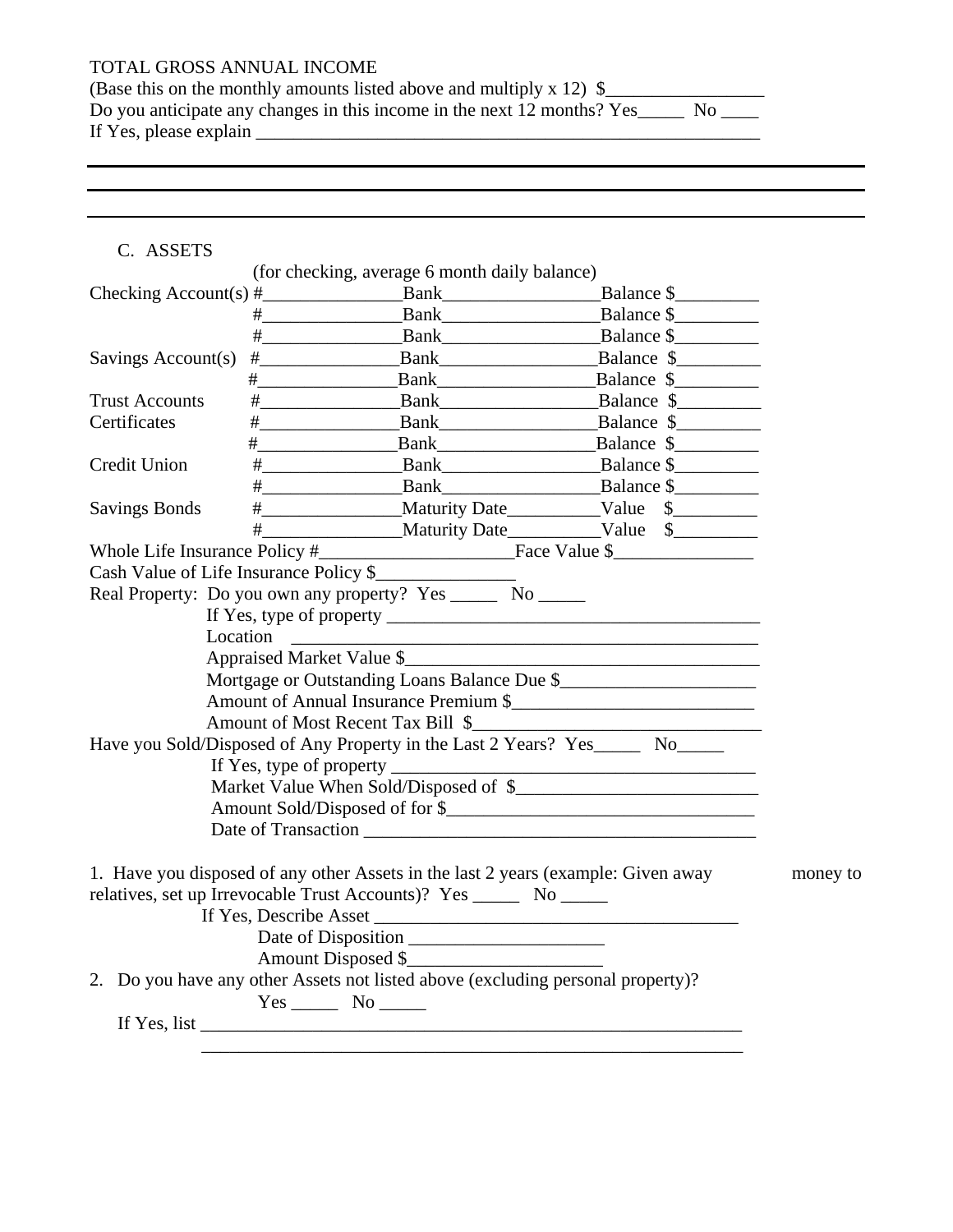## D. MEDICAL/CHILDCARE/DISABLED ASSISTANCE EXPENSES

Medical Costs: Complete this part ONLY if Head of Household or Spouse is 62 or Older, Disabled or Handicapped.

1. Medicare Premiums...........Monthly Amount \$\_\_\_\_\_\_\_\_\_\_\_\_\_\_\_\_\_\_\_\_\_\_\_\_\_\_\_\_\_\_\_\_\_

# Monthly Amount \$\_\_\_\_\_\_\_\_\_\_\_\_\_\_\_\_\_\_

2. Medical Insurance Coverage-Name of Insurance Company\_\_\_\_\_\_\_\_\_\_\_\_\_\_\_\_\_\_\_\_\_\_\_\_\_

| Address_<br><u> 1980 - Johann Barn, amerikan besteman besteman besteman besteman besteman besteman besteman besteman besteman</u>                                                |
|----------------------------------------------------------------------------------------------------------------------------------------------------------------------------------|
| Monthly Amount \$                                                                                                                                                                |
| 3. Anticipated Medical/Drug/Prescription/Non Prescription costs NOT covered by                                                                                                   |
| Insurance NOR reimbursed: Monthly Amount \$                                                                                                                                      |
| 4. Medical bills our outstanding costs you are making Monthly Payments for :                                                                                                     |
|                                                                                                                                                                                  |
|                                                                                                                                                                                  |
|                                                                                                                                                                                  |
| Projected costs NOT covered by Insurance NOR reimbursed for the next                                                                                                             |
|                                                                                                                                                                                  |
|                                                                                                                                                                                  |
| Projected Costs<br>12 months \$<br>6. Any other Medical expenses: List type and Amounts: <u>S<br/> S<br/> S</u>                                                                  |
| Childcare Costs: Complete ONLY for children 12 and younger:                                                                                                                      |
|                                                                                                                                                                                  |
|                                                                                                                                                                                  |
|                                                                                                                                                                                  |
| 8. Name & Address of person OR Agency caring for Children                                                                                                                        |
| 9. Weekly cost for Childcare Due to Employment \$                                                                                                                                |
| 10. Weekly Cost for Childcare Due to Education \$<br>Disabled Assistance Expenses: Attendant care and/or apparatus expense that enables Disabled                                 |
| applicants or others in the household to work. Complete ONLY if Disabled Expenses allow someone                                                                                  |
| in the household to work.                                                                                                                                                        |
| 11. List Type of Expenses, Weekly Amount, Paid to whom:                                                                                                                          |
| E. PROGRAM INFORMATION                                                                                                                                                           |
| Questions 1, 2 and 3 are optional                                                                                                                                                |
| 1. Are you displaced? Yes _________ No _______                                                                                                                                   |
|                                                                                                                                                                                  |
|                                                                                                                                                                                  |
| If Yes, Describe                                                                                                                                                                 |
| 3. Are you paying more than 50% of your Gross Income for Rent and Utilities                                                                                                      |
|                                                                                                                                                                                  |
| 4. Are you Applying for status as an "Elderly Household," where the tenant or co-tenant                                                                                          |
| is 62 or older, handicapped or disabled as defined by Rural Development? Yes_____ No _____                                                                                       |
| If Yes, do you realize you will be eligible for a \$400 and Medical deduction?                                                                                                   |
|                                                                                                                                                                                  |
| Please realize that your eligibility must be verified.                                                                                                                           |
| unit: $Yes \_\_\_\_\$ No $\_\_\_\$                                                                                                                                               |
| 5. Would you or anyone in your household benefit from a wheelchair or other handicapped accessible<br>6. If so, would you like to request an adapted unit? Yes _______ No ______ |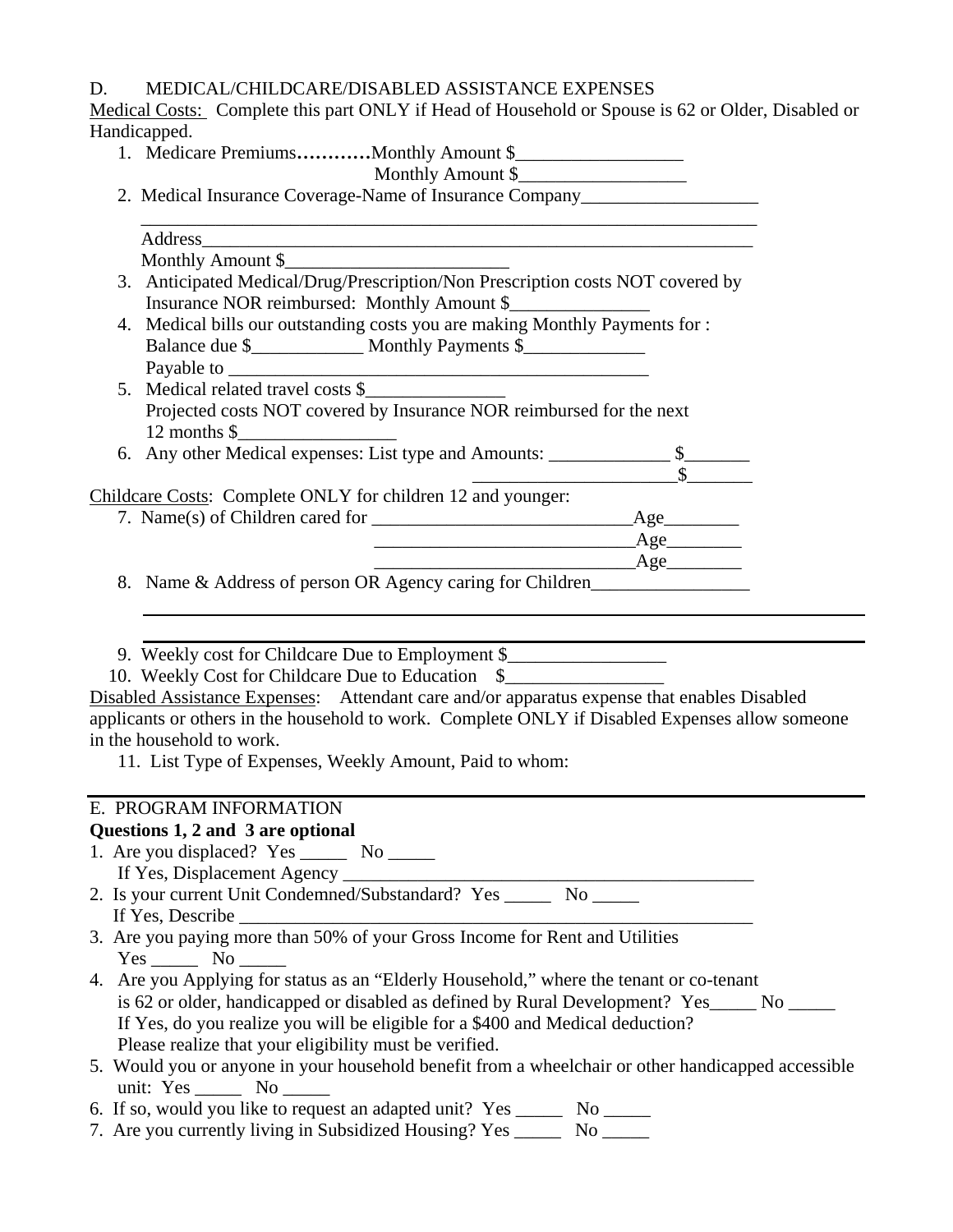|                                    | 8. Have you ever resided in a Project financed and/or Subsidized by the Government?<br>Yes _________ No __________ If Yes, Name & Address ______________________________                                                       |  |
|------------------------------------|--------------------------------------------------------------------------------------------------------------------------------------------------------------------------------------------------------------------------------|--|
|                                    | 9. Have you ever been evicted from Public Housing or any other Federal Housing Program? Yes                                                                                                                                    |  |
| $\frac{\ }{\ }$ No $\frac{\ }{\ }$ |                                                                                                                                                                                                                                |  |
|                                    | 10. Have you ever been evicted from Other Housing? Yes _______ No ______                                                                                                                                                       |  |
|                                    |                                                                                                                                                                                                                                |  |
|                                    | 12. Are you currently using illegal drugs? Yes _______ No ______                                                                                                                                                               |  |
|                                    | 13. Have you ever been convicted of sale, distribution, or possession of illegal drugs?                                                                                                                                        |  |
| $Yes \_\_\_\_$ No $\_\_\_\_\$      |                                                                                                                                                                                                                                |  |
|                                    | 14. Are you now or will you become a part time or full time student prior to move-in?                                                                                                                                          |  |
| $Yes$ No                           |                                                                                                                                                                                                                                |  |
|                                    |                                                                                                                                                                                                                                |  |
|                                    | 16. Will you take an Apartment when one is available? Yes _______ No ______                                                                                                                                                    |  |
|                                    | 17. Briefly describe your reasons for applying__________________________________                                                                                                                                               |  |
|                                    | 18. Are you a smoker? Yes No No                                                                                                                                                                                                |  |
|                                    |                                                                                                                                                                                                                                |  |
|                                    |                                                                                                                                                                                                                                |  |
|                                    | F. REFERENCE INFORMATION                                                                                                                                                                                                       |  |
|                                    |                                                                                                                                                                                                                                |  |
|                                    | Current Landlord: Name                                                                                                                                                                                                         |  |
|                                    | Address and the contract of the contract of the contract of the contract of the contract of the contract of the contract of the contract of the contract of the contract of the contract of the contract of the contract of th |  |
|                                    |                                                                                                                                                                                                                                |  |
| Previous Rental Information:       |                                                                                                                                                                                                                                |  |
|                                    |                                                                                                                                                                                                                                |  |
|                                    |                                                                                                                                                                                                                                |  |
|                                    | Address and the contract of the contract of the contract of the contract of the contract of the contract of the contract of the contract of the contract of the contract of the contract of the contract of the contract of th |  |
|                                    |                                                                                                                                                                                                                                |  |
|                                    |                                                                                                                                                                                                                                |  |
|                                    |                                                                                                                                                                                                                                |  |
|                                    |                                                                                                                                                                                                                                |  |
|                                    |                                                                                                                                                                                                                                |  |
|                                    |                                                                                                                                                                                                                                |  |
|                                    | G. PERSONAL NON-RELATED REFERENCES                                                                                                                                                                                             |  |
|                                    |                                                                                                                                                                                                                                |  |
|                                    |                                                                                                                                                                                                                                |  |
|                                    |                                                                                                                                                                                                                                |  |
|                                    |                                                                                                                                                                                                                                |  |
|                                    |                                                                                                                                                                                                                                |  |
|                                    |                                                                                                                                                                                                                                |  |
|                                    |                                                                                                                                                                                                                                |  |
|                                    |                                                                                                                                                                                                                                |  |
|                                    |                                                                                                                                                                                                                                |  |
|                                    |                                                                                                                                                                                                                                |  |
|                                    | Address and the contract of the contract of the contract of the contract of the contract of the contract of the contract of the contract of the contract of the contract of the contract of the contract of the contract of th |  |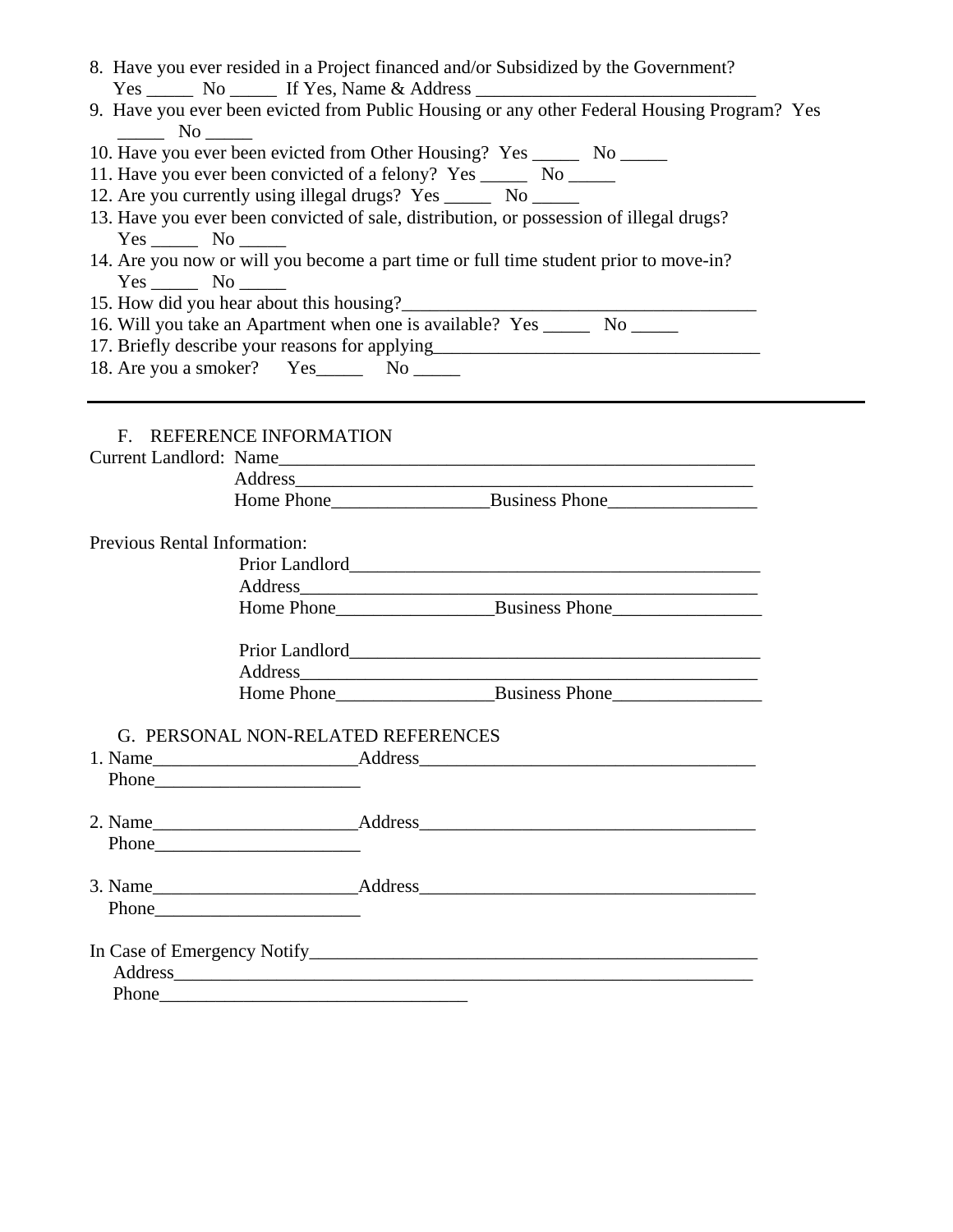#### OTHER REQUIRED INFORMATION

VEHICLES: List any cars, trucks or other vehicles owned. (Parking will be provided for one vehicle. Arrangements with management will be necessary for more than one vehicle.)

| Type of vehicle____________________________Year/Make_____________________________ | Color |
|-----------------------------------------------------------------------------------|-------|
| License Plate # Driver's License #                                                |       |
|                                                                                   |       |
| Type of                                                                           |       |
| vehicle                                                                           | Color |
| License Plate # Driver's License #                                                |       |
|                                                                                   |       |
| PETS: Do you own any pets? Yes _______ No ______                                  |       |
|                                                                                   |       |
| If Yes, describe                                                                  |       |

## H. **CERTIFICATION/AUTHORIZATION**

### **CERTIFICATION**

I/We hereby certify that I/we do/will not maintain a separate subsidized rental unit in another location. I/We further certify that this will be my/our primary residence. I/We understand I/we must pay a security deposit for this apartment. I/We understand that my eligibility for housing will be based on Rural Development or Section 8 income limits and by PCHA's selection criteria. I/We certify that all information in this application is true to the best of my/our knowledge and I/we understand that false statements or information are punishable by law and will lead to cancellation of this application or termination of tenancy after occupancy.

SIGNATURE:

| <b>TENANT</b> | <b>CO-TENANT</b> |
|---------------|------------------|
| Dated         | Dated            |

## **AUTHORIZATION**

I/We do hereby authorize PCHA and its staff or authorized representative to contact any agencies, local police departments, offices, groups or organizations to obtain and verify any information or materials which are deemed necessary to complete my/our application for housing in programs administrated/managed by PCHA. I/We further authorize PCHA to verify all information listed on this application.

#### SIGNATURE:

\_\_\_\_\_\_\_\_\_\_\_\_\_\_\_\_\_\_\_\_\_\_\_\_\_\_\_\_\_\_\_\_ \_\_\_\_\_\_\_\_\_\_\_\_\_\_\_\_\_\_\_\_\_\_\_\_\_\_\_\_\_\_\_\_\_\_

TENANT date CO-TENANT date